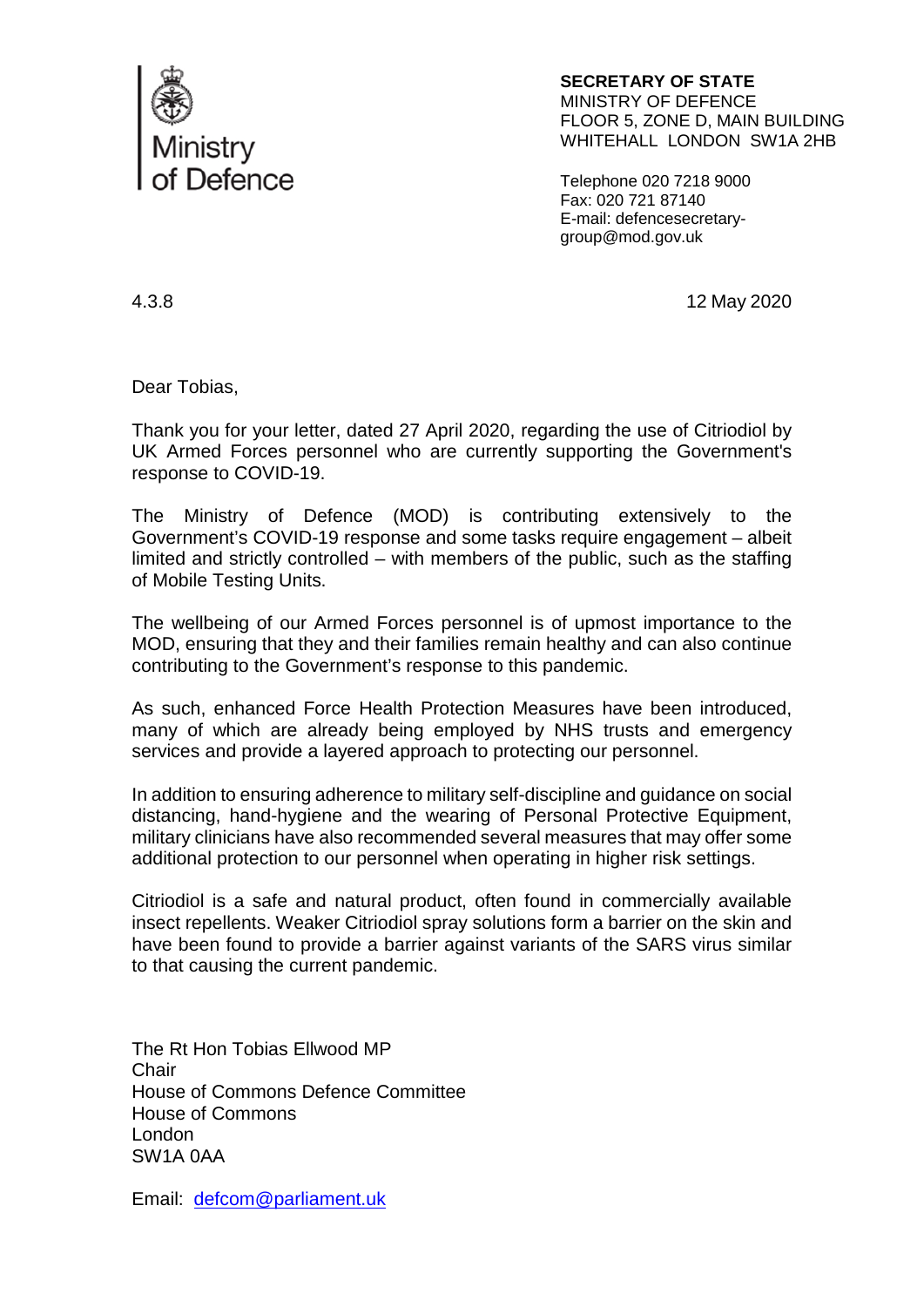It is not possible to confirm the number of Armed Forces personnel who have used the product, but Defence has provided a Citriodiol-based spray to each of the 10 Joint Military Commands, which have been delegated the authority to provide to their personnel wherever required.

The MOD does not implement such measures without rigorous examination of their effectiveness and suitability. Following consultation with subject matter experts – including infectious disease consultants, pathology advisors, and public health experts – the Surgeon General advised that, albeit in lieu of conclusive research, Citriodiol would do no harm and should be used on a precautionary basis, as an additional layer of protection against exposure to COVID-19.

Providing Citriodiol to other essential workers outside Defence, such as those in the NHS, would be a matter for the bodies employing those essential workers. The Surgeon General has informed the Chief and Deputy Chief Medical Officers for England of his approach. The Surgeon General has also tasked DSTL with a further study to understand specific details of the utility of Citriodiol against COVID-19.

I will be happy to update you when the findings become available.

Yours sincerely,

**THE RT HON BEN WALLACE MP**